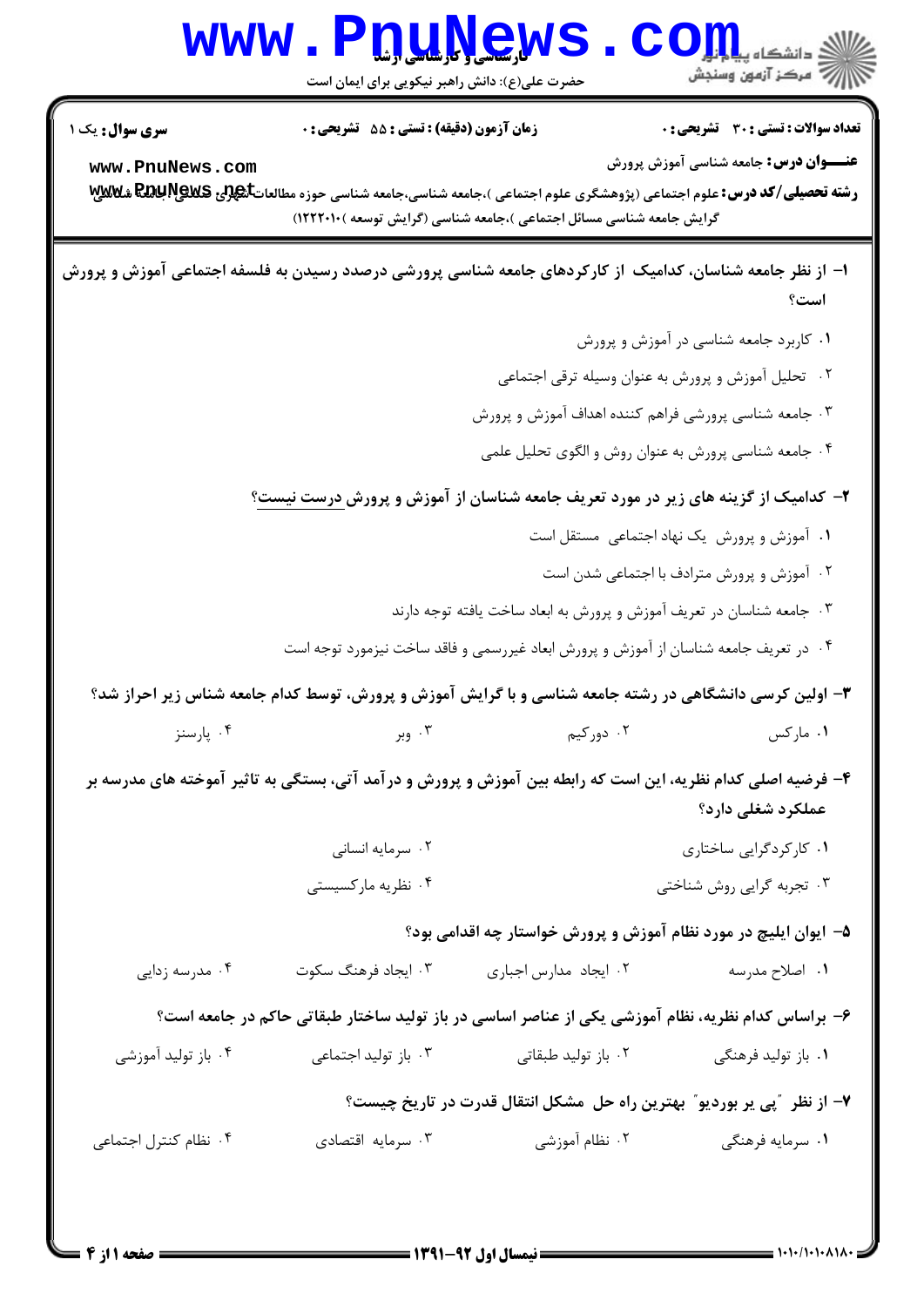| W W W                                                                                                                                     | <b>۷ دارستاسی و تارسلسلی ارشا</b><br>حضرت علی(ع): دانش راهبر نیکویی برای ایمان است                                                                                                                                                                            |                                                                           | د دانشگاه پ <b>یا با تار</b><br>رِ آزمون وسنڊش                                               |  |  |  |
|-------------------------------------------------------------------------------------------------------------------------------------------|---------------------------------------------------------------------------------------------------------------------------------------------------------------------------------------------------------------------------------------------------------------|---------------------------------------------------------------------------|----------------------------------------------------------------------------------------------|--|--|--|
| <b>سری سوال : ۱ یک</b><br>www.PnuNews.com                                                                                                 | زمان آزمون (دقیقه) : تستی : 55 آتشریحی : 0<br><b>رشته تحصیلی/کد درس:</b> علوم اجتماعی (پژوهشگری علوم اجتماعی )،جامعه شناسی،جامعه شناسی حوزه مطالعاتگ <b>یچرنی REC پلاسی تیلاسی به</b><br>(گرایش جامعه شناسی مسائل اجتماعی )،جامعه شناسی (گرایش توسعه )١٢٢٢٠١٠ |                                                                           | <b>تعداد سوالات : تستی : 30 ٪ تشریحی : 0</b><br><b>عنـــوان درس:</b> جامعه شناسی آموزش پرورش |  |  |  |
| ۸– کدامیک از اندیشمندان زیر، معتقد است که مدرک گرایی باعث پائین آمدن ارزش مدرک تحصیلی هم برای عضویت در                                    |                                                                                                                                                                                                                                                               |                                                                           |                                                                                              |  |  |  |
|                                                                                                                                           |                                                                                                                                                                                                                                                               |                                                                           | گروه و هم دستیابی به شغل شده است؟                                                            |  |  |  |
| ۰۴ مارکس                                                                                                                                  | ۰۳ بورديو                                                                                                                                                                                                                                                     | ۰۲ کالینز                                                                 | ۰۱ وبر                                                                                       |  |  |  |
| ۹- دیدگاه تفسیر گرایی چه روشی را برای بهبود برنامه های درسی مدارس مناسب تر می داند؟                                                       |                                                                                                                                                                                                                                                               |                                                                           |                                                                                              |  |  |  |
|                                                                                                                                           | ۰۲ مشاهده غیر مستقیم                                                                                                                                                                                                                                          |                                                                           | ۰۱ مشاهده توأم با مشاركت                                                                     |  |  |  |
|                                                                                                                                           | ۰۴ روشهای کمّی                                                                                                                                                                                                                                                |                                                                           | ۰۳ روشهای اثبات گرایی                                                                        |  |  |  |
|                                                                                                                                           | ∙۱- سازمانهایی که وظیفه اجتماعی کردن و آموزش مردم جهت ایفای نقش را به عهده دارند چه نامیده می شوند؟                                                                                                                                                           |                                                                           |                                                                                              |  |  |  |
| ۰۴ سازمانهای مدیریتی                                                                                                                      | ۰۳ سازمانهای نگهدارنده                                                                                                                                                                                                                                        | ۰۲ سازمانهای مولد                                                         | ٠١ سازمانهای انطباقی                                                                         |  |  |  |
|                                                                                                                                           |                                                                                                                                                                                                                                                               | 11- کدامیک از ویژگیهای زیر جزء ویژگیهای سازمانی خاص مدرسه به حساب می آید؟ |                                                                                              |  |  |  |
|                                                                                                                                           | ۰۲ نیاز شدید به تغییر دارد                                                                                                                                                                                                                                    |                                                                           | ٠١ يک سازمان مطيع ساز است                                                                    |  |  |  |
|                                                                                                                                           | ۰۴ عدم وجود تفاوت بین دانش آموزان و پرسنل                                                                                                                                                                                                                     |                                                                           | ۰۳ اهداف روشنی دارد                                                                          |  |  |  |
| 12- دادن نمره به دانش آموزان و ارتقاء آنها به کلاس بالاتر، جزء کدام نوع از کنترل های مدرسه به حساب می آید؟                                |                                                                                                                                                                                                                                                               |                                                                           |                                                                                              |  |  |  |
| ۰۴ کنترل اداری                                                                                                                            | ۰۳ کنترل تشریفاتی                                                                                                                                                                                                                                             | ۰۲ کنترل شخصی                                                             | ٠١ كنترل نمادين                                                                              |  |  |  |
|                                                                                                                                           | ۱۳– کدامیک از ویژگیهای موجود در محیط کلاس درس، باعث پذیرش اقتدار و قدرت در دانش آموز می شود؟                                                                                                                                                                  |                                                                           |                                                                                              |  |  |  |
|                                                                                                                                           | ۰۲ استقلال در گروه                                                                                                                                                                                                                                            |                                                                           | ۰۱ وابستگی و تعلق خاطر                                                                       |  |  |  |
|                                                                                                                                           | ۰۴ نظم و انضباط                                                                                                                                                                                                                                               |                                                                           | ۰۳ نوع دوستی                                                                                 |  |  |  |
| ۱۴- به نظر جیمزکلمن، کدامیک از گروههای زیر نقش بسیار مهمی در شکل گیری نگرش دانش آموزان نسبت به مدرسه دارد؟                                |                                                                                                                                                                                                                                                               |                                                                           |                                                                                              |  |  |  |
| ۰۴ بزرگسالان                                                                                                                              | ۰۳ معلّمان                                                                                                                                                                                                                                                    | ۰۲ همسالان                                                                | ٠١. والدين                                                                                   |  |  |  |
| ۱۵– بر اساس کدام نظریه، بعضی از معلّمان دانش آموزان طبقه پائین را فاقد توانایی پیشرفت دانسته  و در تدریس به آنها توجه<br>کمتری می نمایند؟ |                                                                                                                                                                                                                                                               |                                                                           |                                                                                              |  |  |  |
|                                                                                                                                           | ۰۲ انگیزه پیشرفت                                                                                                                                                                                                                                              |                                                                           | ٠١. پيشگويي خود تحقق بخش                                                                     |  |  |  |
|                                                                                                                                           | ۰۴ انتظارات معّلم                                                                                                                                                                                                                                             |                                                                           | ۰۳ آرمانها و عزت نفس                                                                         |  |  |  |
|                                                                                                                                           |                                                                                                                                                                                                                                                               |                                                                           |                                                                                              |  |  |  |

۳.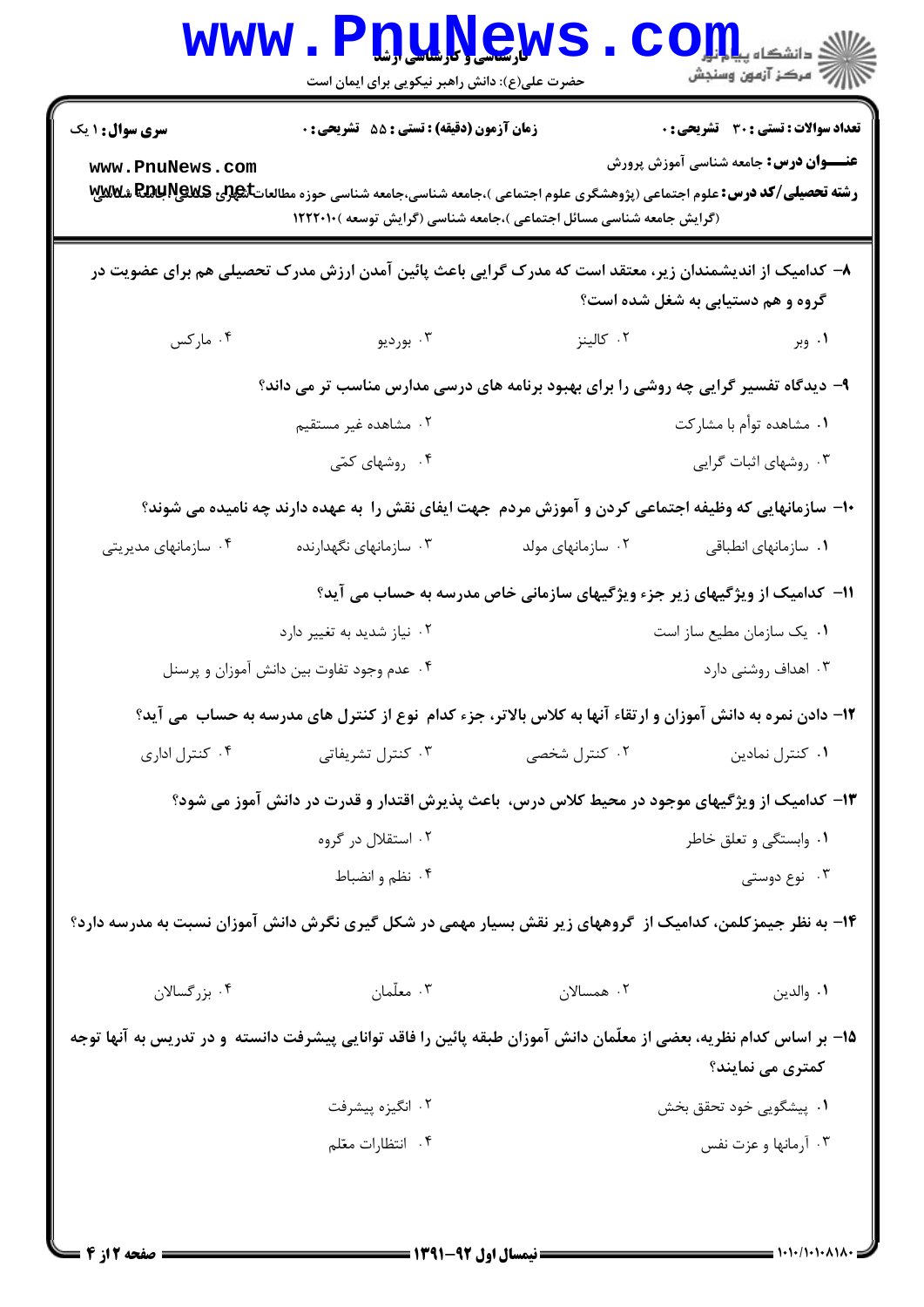| <b>WWW</b>                                                                                                              | <b>I. L. L. L. S. M.</b><br>حضرت علی(ع): دانش راهبر نیکویی برای ایمان است                                                             |                                                                      | د دانشگاه پ <b>یا ب<sup>ا</sup> با</b><br>رِ آھرڪز آزمون وسنڊش |  |  |
|-------------------------------------------------------------------------------------------------------------------------|---------------------------------------------------------------------------------------------------------------------------------------|----------------------------------------------------------------------|----------------------------------------------------------------|--|--|
| <b>سری سوال : ۱ یک</b>                                                                                                  | زمان آزمون (دقیقه) : تستی : 55 آتشریحی : 0                                                                                            |                                                                      | <b>تعداد سوالات : تستی : 30 ٪ تشریحی : 0</b>                   |  |  |
| www.PnuNews.com                                                                                                         | <b>رشته تحصیلی/کد درس:</b> علوم اجتماعی (پژوهشگری علوم اجتماعی )،جامعه شناسی،جامعه شناسی حوزه مطالعاتگه <b>لوی REGU PEGE شلاللالا</b> | (گرایش جامعه شناسی مسائل اجتماعی )،جامعه شناسی (گرایش توسعه )۱۲۲۲۰۱۰ | <b>عنـــوان درس:</b> جامعه شناسی آموزش پرورش                   |  |  |
| ۱۶– تحلیل های کارکرد گرایانه چه عاملی را در عملکرد تحصیلی دانش آموزان مهمتر می داند؟                                    |                                                                                                                                       |                                                                      |                                                                |  |  |
|                                                                                                                         | ۰۲ اشتغال مادران                                                                                                                      |                                                                      | ۰۱ ویژگیهای مدرسه                                              |  |  |
|                                                                                                                         | ۰۴ هنجار های استقلال                                                                                                                  |                                                                      | ۰۳ ویژگیهای دانش آموز                                          |  |  |
| ۱۷– اصطلاح برنامه درسی پنهان، برای اولین بار توسط چه کسی مطرح شد؟                                                       |                                                                                                                                       |                                                                      |                                                                |  |  |
| ۰۴ جکسون                                                                                                                | ۰۳ اسنیدر                                                                                                                             | ۰۲ بلوم                                                              | ۰۱ پارسونز                                                     |  |  |
|                                                                                                                         | ۱۸- کدامیک از نظریات زیر، آموزش و پرورش را بازتاب ساختار طبقاتی و نابرابری می داند؟                                                   |                                                                      |                                                                |  |  |
| ۰۴ محافظه کارها                                                                                                         | ۰۳ رادیکال ها                                                                                                                         | ۰۲ تضادگرایان                                                        | ٠١ كاركرد گرايان                                               |  |  |
|                                                                                                                         |                                                                                                                                       | ۱۹- استفاده از کدام رهیافت، در مطالعه فرهنگ ذهنی بسیار مفید است؟     |                                                                |  |  |
|                                                                                                                         | ۰۲ اقدام پژوهی                                                                                                                        |                                                                      | ۰۱ مردم شناسی شناختی                                           |  |  |
|                                                                                                                         | ۰۴ شبه آزمایش                                                                                                                         |                                                                      | ۰۳ آزمایش                                                      |  |  |
|                                                                                                                         | +۲- در کدامیک از  مقاطع  تحصیلی زیر، فرصت  تماس دانش آموزان با کودکان متعلق به خاستگاههای اجتماعی مختلف معمولاً                       |                                                                      | بيشتر است؟                                                     |  |  |
| ۰۴ راهنمایی                                                                                                             | ۰۳ ابتدایی                                                                                                                            | ۰۲ پیش دبستانی                                                       | ۰۱ کودکستان                                                    |  |  |
|                                                                                                                         | <b>۲۱</b> - محیط صمیمی خانواده، باعث پیدایی کدامیک از  دروندادهای زیر در فرایند جامعه پذیری می گردد؟                                  |                                                                      |                                                                |  |  |
| ۰۴ فرصت ها                                                                                                              | ۰۳ پاداش ها                                                                                                                           | ۰۲ تقاضاها                                                           | ۰۱ نگرشها                                                      |  |  |
| ٢٢- كداميك<br>از ِ جامعه شناسان زیر اعتقاد دارد که افزایش سرمایه اجتماعی در هر جامعه باعث رشد اجتماعات مدنی می<br>گردد؟ |                                                                                                                                       |                                                                      |                                                                |  |  |
| ۰۴ پاتنام                                                                                                               | ۰۳ پورتز                                                                                                                              | ۰۲ کلمن                                                              | ۰۱ بورديو                                                      |  |  |
| ۲۳- بر اساس کدام نظریه، معلّم  تصمیم می گیرد که نوع اهداف یادگیری را  بر حسب تعاونی، رقابتی یا انفرادی مشخص نماید؟      |                                                                                                                                       |                                                                      |                                                                |  |  |
|                                                                                                                         | ۰۲ نظریه عدالت توزیعی                                                                                                                 |                                                                      | ۰۱ نظریه انتظار                                                |  |  |
|                                                                                                                         | ۰۴ نظریه اسناد                                                                                                                        |                                                                      | ۰۳ نظریه وابستگی متقابل اجتماعی                                |  |  |
|                                                                                                                         |                                                                                                                                       |                                                                      |                                                                |  |  |